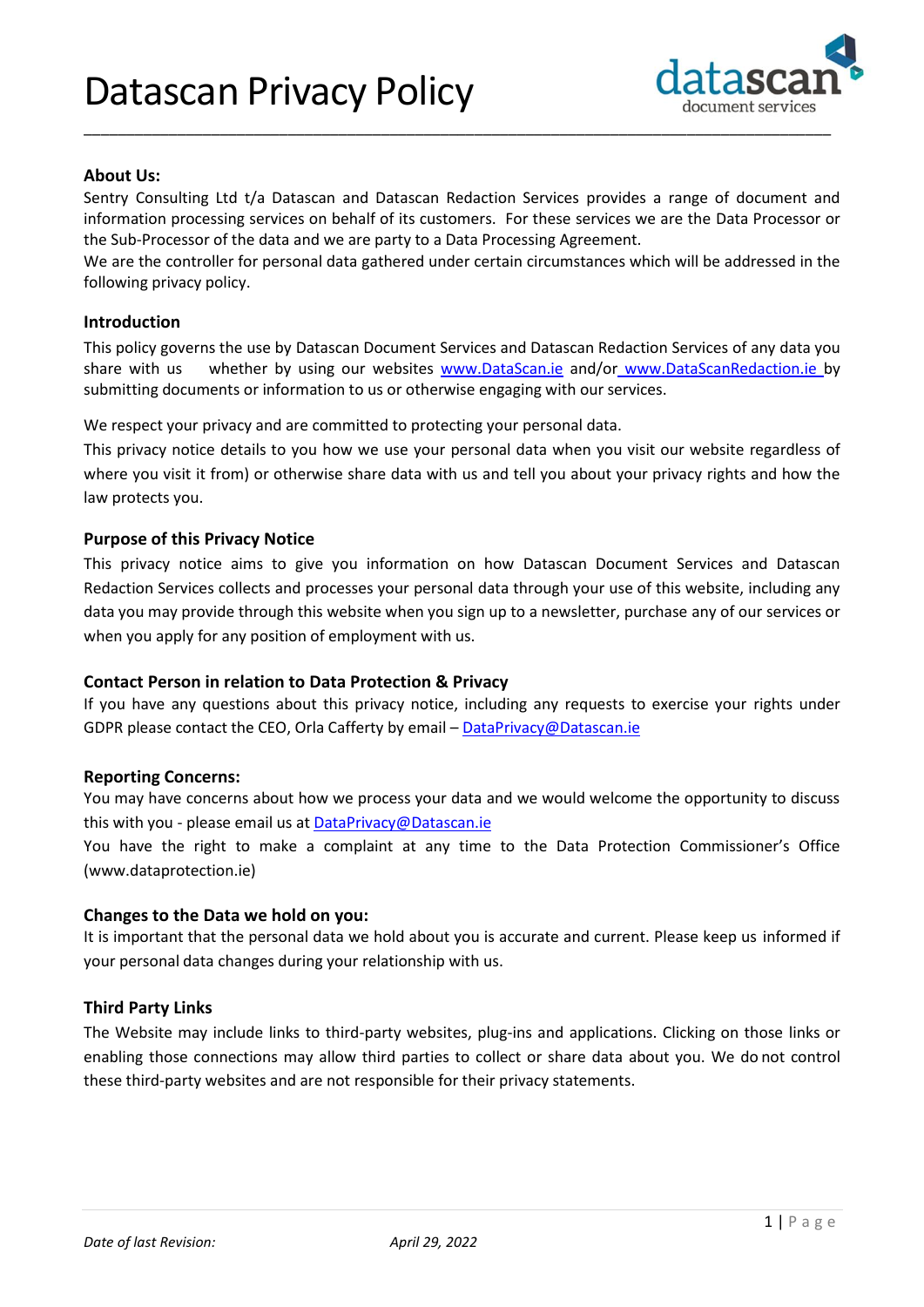

## **What Data do we collect?**

Personal data means any information relating to an identified or identifiable natural person.

We may collect, use, store & transfer different kinds of personal data that we have grouped as follows:

- 1. Identity Data includes first name, surname, job title, company.
- 2. Contact Data includes billing address, delivery address, email address & telephone numbers.

\_\_\_\_\_\_\_\_\_\_\_\_\_\_\_\_\_\_\_\_\_\_\_\_\_\_\_\_\_\_\_\_\_\_\_\_\_\_\_\_\_\_\_\_\_\_\_\_\_\_\_\_\_\_\_\_\_\_\_\_\_\_\_\_\_\_\_\_\_\_\_\_\_\_\_\_\_\_\_\_\_\_\_\_\_\_\_\_

- 3. Client Data includes information you provide us which is relevant to the service we provide to you.
- 4. Transaction Data includes details about payments to and from you and other details of services you have purchased from us.
- 5. Technical Data includes internet protocol (IP) address, your login data, browser type and version, time zone setting and location, browser plug-in types and versions, operating system and platform and other technology on the devices you use to access this website.
- 6. Usage Data includes information about how you use our website and services.
- 7. Marketing and Communications Data includes your preferences in receiving marketing & your communication preferences.
- 8. CV data If you apply for a role advertised on our website, we will collect your CV dataemployment history, education and training history. By emailing or otherwise submitting your CV to us at you consent that that your personal data may be used by us to consider you for a position with the company. You also agree that we may use the details you provided to contact you.
- 9. Recruitment data we may record details about positions for which you have been applied, interviews attended and interview feedback.

### **How is your Data Collected?**

We may collect your data using one or more of the following:

- 1. You may give us your Identity, Contact and Curriculum Vitae Data by filling in forms or by corresponding with us by post, phone, email or otherwise.
- 2. Automated technologies or interactions. As you interact with our website, we may automatically collect Technical Data about your equipment, browsing actions and patterns. We collect this personal data by using cookies, and other similar technologies. Please see our cookie policy for further details. Our Cookie policy is available on [www.datascan.ie](http://www.datascan.ie/)
- 3. Third parties or publicly available sources. We may receive personal data about you from third parties such as LinkedIn or other public forums, former employers in the context of reference checking or marketing lists.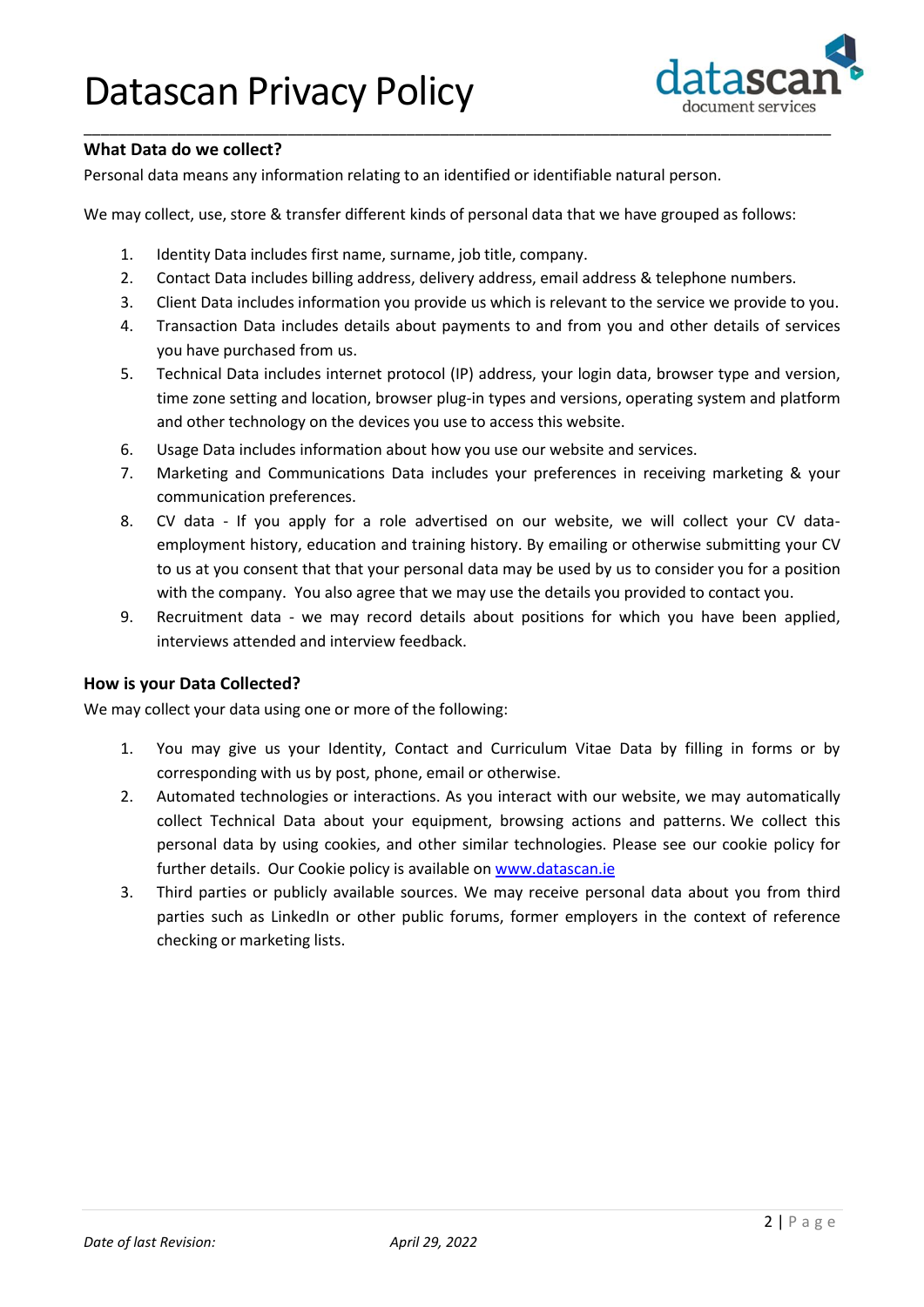

### **Purposes for which we will use your personal data**

We have set out below, a description of all the ways we plan to use your personal data and which of the legal bases we rely on to do so. We have also identified what our legitimate interests are where appropriate.

\_\_\_\_\_\_\_\_\_\_\_\_\_\_\_\_\_\_\_\_\_\_\_\_\_\_\_\_\_\_\_\_\_\_\_\_\_\_\_\_\_\_\_\_\_\_\_\_\_\_\_\_\_\_\_\_\_\_\_\_\_\_\_\_\_\_\_\_\_\_\_\_\_\_\_\_\_\_\_\_\_\_\_\_\_\_\_\_

Note that we may process your personal data for more than one lawful ground depending on the specific purpose for which we are using your data.

The lawful basis of processing that we use are as follows:

- 1. **Legitimate Interest** means the interest of our business in conducting and managing our business to enable us to give you the best service and the best experience. We do not use your personal data for activities where our interests are over ridden by the impact on you (unless we have your consent or are otherwise required or permitted to by law). You can obtain further information about how we assess our legitimate interests against any potential impact on you in respect of specific activities by emailing us at [DataPrivacy@Datascan.ie](mailto:DataPrivacy@Datascan.ie)
- 2. **Performance of Contract** means processing your data where it is necessary for the performance of a contract to which you are a party or to take steps at your request before entering into such a contract.
- 3. **Comply with a legal or regulatory obligation** means processing your personal data where it is necessary for compliance with a legal or regulatory obligation that we are subject to.
- 4. **Consent**  we will only process your data when you have consented to it for one or more specific purpose. You can easily withdraw your consent and processing of your data will cease if you withdraw it.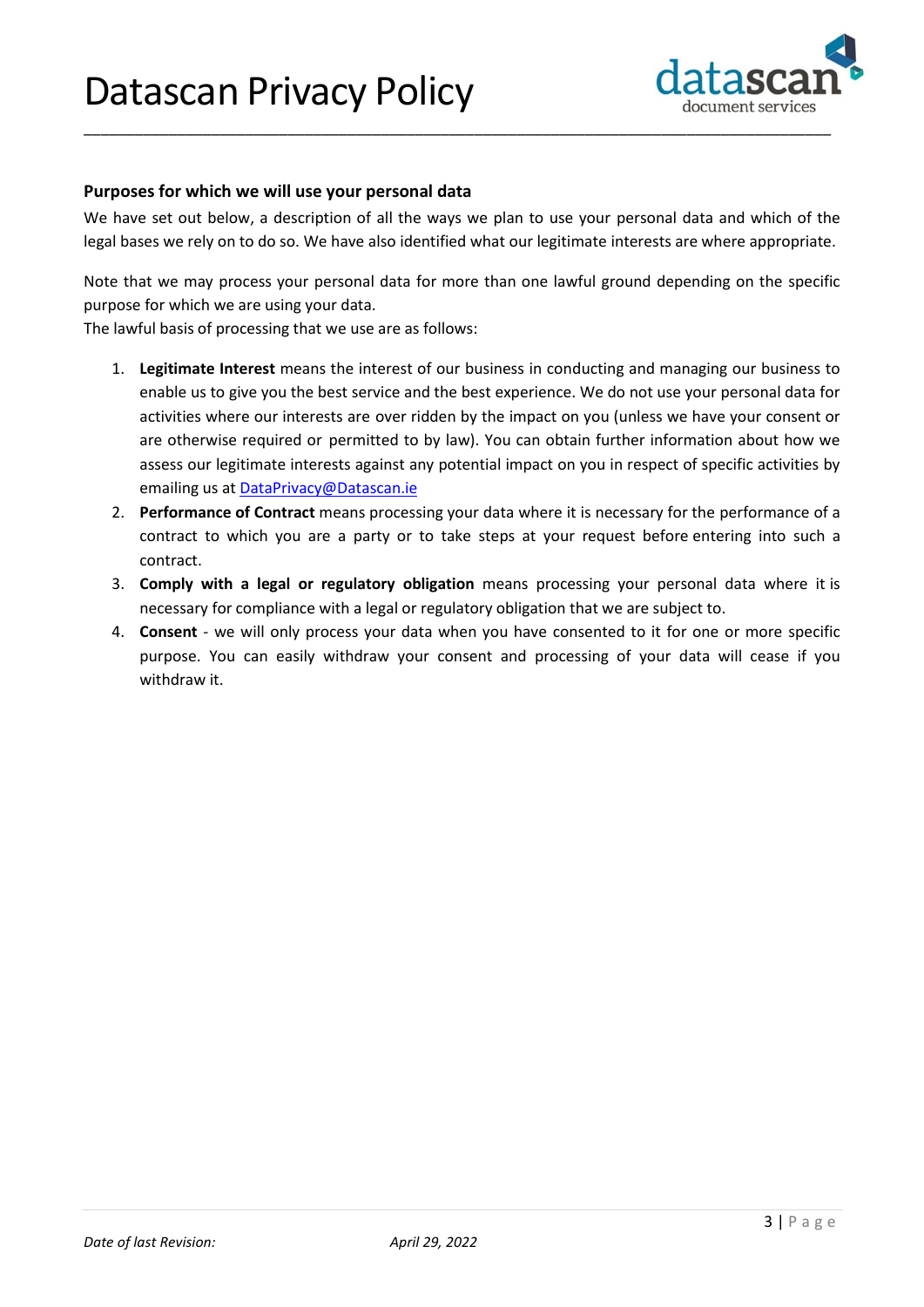# Datascan Privacy Policy



| <b>Purpose/Activity</b>                                                                                                                                     | <b>Type of data</b>                                                                       | Lawful basis for processing                                                                                                                                                                                                                                          |
|-------------------------------------------------------------------------------------------------------------------------------------------------------------|-------------------------------------------------------------------------------------------|----------------------------------------------------------------------------------------------------------------------------------------------------------------------------------------------------------------------------------------------------------------------|
| To process your application for an<br>advertised position                                                                                                   | (a) Identity<br>(b) Contact<br>(c) Curriculum Vitae                                       | Consent where you apply directly to a job<br>advertisement posted by us or on our behalf.<br>Legitimate Interest where we obtain your data from a<br>3rd party pending our obtainingyour Consent to be<br>considered for a position.                                 |
| To keep your data on file for<br>ongoing Recruitment services                                                                                               | (a) Identity<br>(b) Contact<br>(c) Curriculum Vitae<br>(d) Recruitment                    | Consent                                                                                                                                                                                                                                                              |
| To manage our relationship with<br>you which will include:<br>(a) Notifying you about changes to<br>our terms or privacy policy                             | (a) Identity<br>(b) Contact<br>(c) Profile<br>(d) Marketing                               | Performance of a contract with you<br>Necessary to comply with a legal obligation<br>Necessary for our legitimate interests (to keep our<br>records updated and to study how customers use our<br>services)                                                          |
| To administer and protect our<br>business and this website<br>(including troubleshooting, data<br>analysis, testing, system<br>support, reporting, hosting) | (a) Identity<br>(b) Contact<br>(c) Technical                                              | Necessary for our legitimate interests (running our<br>business, provision of admin and IT services, network<br>security, to prevent fraud and in the<br>context of a business re-organisation)<br>Necessary to comply with a legal obligation                       |
| To deliver relevant website<br>contentand marketing content                                                                                                 | (a) Identity<br>(b) Contact<br>(c) Profile<br>(d) Usage<br>(e) Marketing<br>(f) Technical | Subject to our Cookie Policy. Marketing will be in<br>accordance with your marketing preferences.<br>Necessary for our legitimate interests (to study how<br>clients use our services, to develop them, to grow our<br>business and toinform our marketing strategy) |
| To use data analytics to improve<br>our website, services, marketing,<br>customer relationshipsand<br>experiences                                           | (a) Technical<br>(b) Usage                                                                | Subject to our Cookie Policy.<br>Necessary for our legitimate interests (to define types<br>of clients for our services, to keep our website<br>updated and relevant, todevelop our business and to<br>inform our marketing strategy)                                |

\_\_\_\_\_\_\_\_\_\_\_\_\_\_\_\_\_\_\_\_\_\_\_\_\_\_\_\_\_\_\_\_\_\_\_\_\_\_\_\_\_\_\_\_\_\_\_\_\_\_\_\_\_\_\_\_\_\_\_\_\_\_\_\_\_\_\_\_\_\_\_\_\_\_\_\_\_\_\_\_\_\_\_\_\_\_\_\_

## **Change of Purpose**

We will only use your personal data for the purposes for which we collected it, unless we reasonably consider that we need to use it for another reason and that reason is compatible with the original purpose. If you wish to get an explanation as to how the processing for the new purpose is compatible with the original purpose, please email us at **[DataPrivacy@Datascan.ie](mailto:DataPrivacy@Datascan.ie)** 

Please note that we may process your personal data without your knowledge or consent, in compliance with the above rules, where this is required or permitted by law.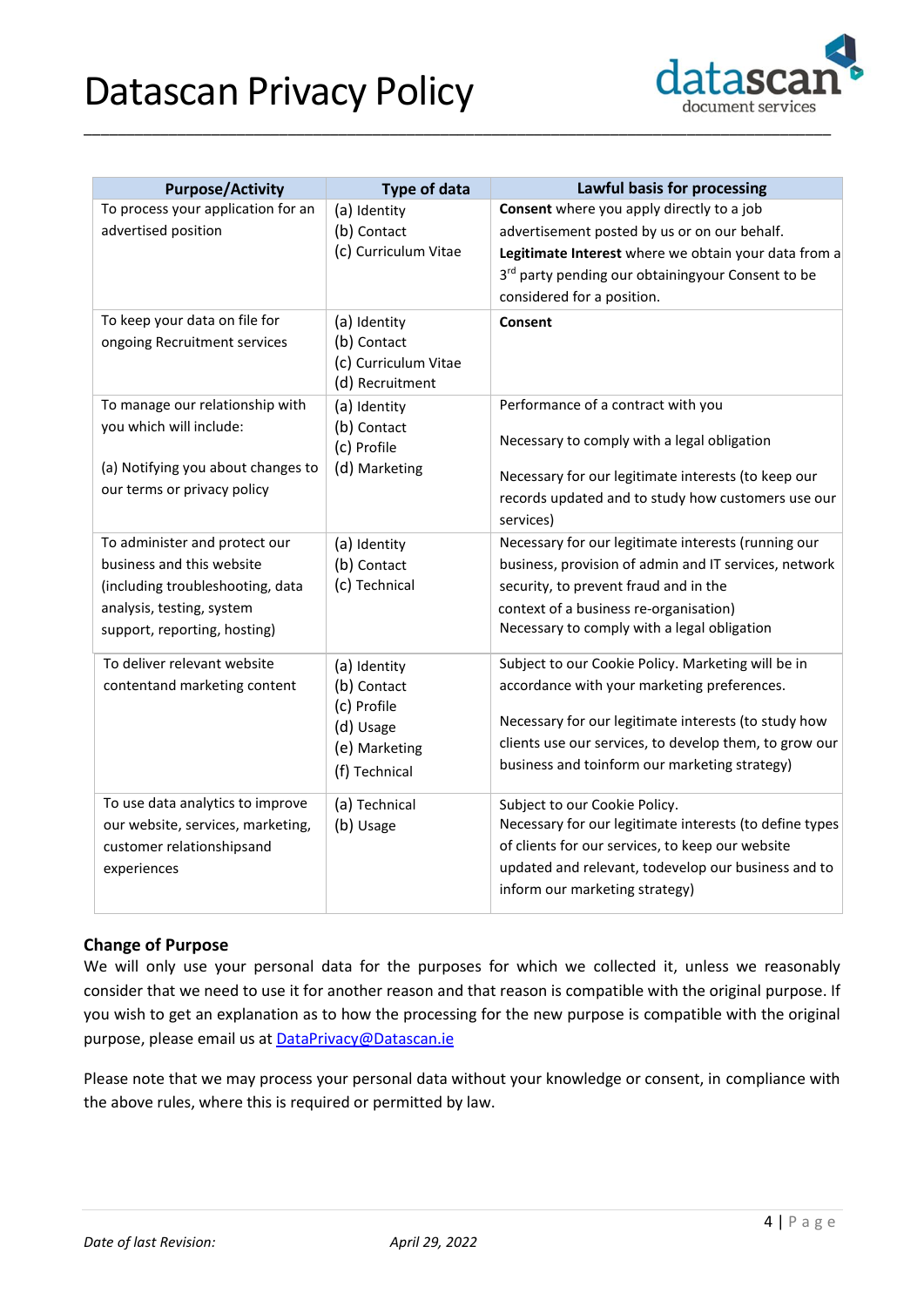## Datascan Privacy Policy



### **Opting Out**

You can ask us to stop sending you marketing communication at any time by emailing us at [DataPrivacy@Datascan.ie a](mailto:DataPrivacy@Datascan.ie)t any time with the subject *Unsubscribe or GDPR Opt-out*.

\_\_\_\_\_\_\_\_\_\_\_\_\_\_\_\_\_\_\_\_\_\_\_\_\_\_\_\_\_\_\_\_\_\_\_\_\_\_\_\_\_\_\_\_\_\_\_\_\_\_\_\_\_\_\_\_\_\_\_\_\_\_\_\_\_\_\_\_\_\_\_\_\_\_\_\_\_\_\_\_\_\_\_\_\_\_\_\_

Where you opt out of receiving these marketing communications, this will not apply to personal data provided to us as a result of other transactions.

Where you ask to be unsubscribed from marketing communications we may keep a record of your email address and the fact that you have unsubscribed to ensure that you are not sent any further emails in the future.

### **Do we share your personal data with anyone else?**

We may have to share your personal data with the parties set out below for the purposes set out inthe table above.

- i. Service providers based inside and outside of EEA who provide IT and system admin services.
- ii. Professional advisers acting as processors or joint controllers including legal advisors, bankers, auditors and insurers.
- iii. Revenue, governmental agencies, regulators, grant authorities and other authorities acting as processors or joint controllers based in Ireland to whom we are obliged to share information about our organisation and participation in it.

We do not allow our third-party service providers to use your personal data for their own purposes and only permit them to process your personal data for specified purposes and in accordance with our instructions.

### **Data Security**

We have put in place appropriate security measures to prevent your personal data from being accidentally lost, used or accessed in an unauthorised way, altered or disclosed. In addition, we limit access to your personal data to those employees, agents, contractors and other third parties who have a business need to know. They will only process your personal data on our instructions and all parties are subject to confidentiality agreements.

Datascan Document Services and Datascan Redaction Services have achieved ISO27001:2013 standard for information security and we have procedures in place to deal with personal data breaches which include an obligation on us to notify the Data Protection Commission where necessary.

### **Retention of your personal data**

We will only retain your personal data for as long as necessary to fulfil the purposes we collected it for, including for the purposes of satisfying any legal, Revenue accounting, or reporting requirements.

In some circumstances we may anonymize your personal data for research or statistical purposes in which case we may use this information indefinitely without further notice to you.